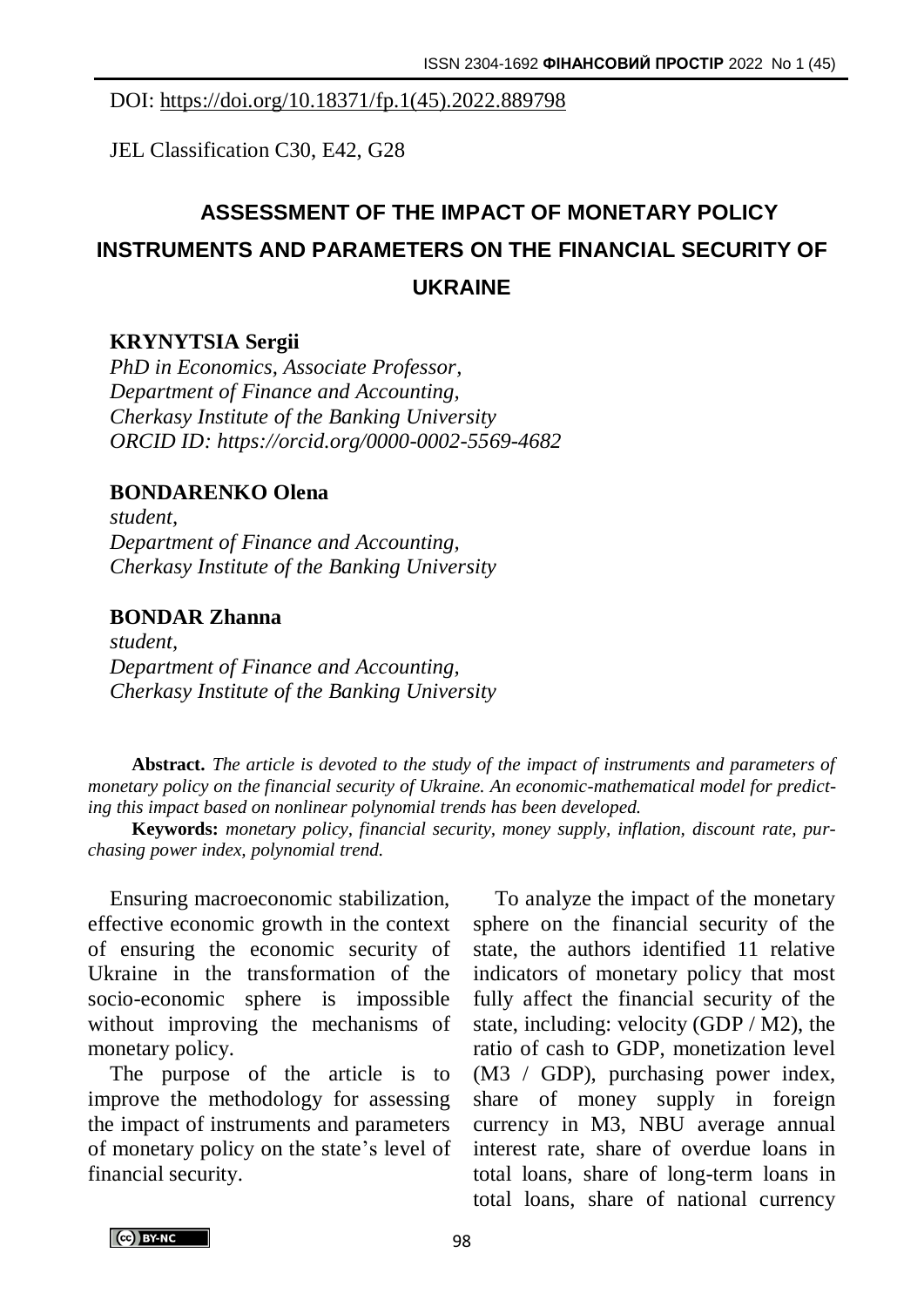loans in total loans loans, inflation rates and the level of average interest rate loans of commercial banks relative to inflation.

The article analyzes the indicators of monetary security and the dynamics of the level of monetary security.

The influence of each of the factors (monetary policy indicators) on the level of financial security based on trend analysis is studied. A system of functions is presented, which reflects the model of analysis of the impact of monetary policy indicators on the level of financial security.

The analyzed factors fully reflect the reliability of the regression, as evidenced by the corresponding values of the approximation coefficients R2. Thus, the model constructed by the authors is statistically significant.

Thus, the proposed model can be used to predict the impact of monetary policy on the level of financial security, assess the consequences of certain decisions in the monetary sphere for the financial system as a whole and its financial security, macroeconomic processes in the country market, the level and rate of inflation, which is the basis for improving the financial security of the state.

# *References*

1. Kharazishvili, Yu.M. (2014). Methodological approaches to assessing the level of economic security of the country[Methodological approaches to assessing the level of economic security of the country]. *Science and study of science*, 4, 44-58. [in Ukrainian]

2. Gunchak, N.V., Vasyltsiv, T.G. & Sukhai, O.E. (2016). *Derzhavne rehuliuvannia protsesu intelektualizatsii ekonomiky Ukrainy [State regulation of the process of intellectualization of the economy of Ukraine]*. Lviv: Apriori. [in Ukrainian]

3. Gudzovata, О.О. (2019). *Mekhanizm realizatsii hroshovo-kredytnoi polityky v systemi zmitsnennia finansovoi bezpeky Ukrainy [The mechanism of implementation of monetary policy in the system of strengthening the financial security of Ukraine]*. Doctor's thesis. Kyiv. [in Ukrainian]

4. Dzyublyuk, O.V. (2000). *Orhanizatsiia hroshovo-kredytnykh vidnosyn suspilstva v umovakh rynkovoho reformuvannia ekonomiky [Organization of monetary relations of society in terms of market reform of the economy]*. Kyiv : Polihraf-knyha. [in Ukrainian]

5. Mishchenko, V.I. & Somik, A.V. etc. (2008). *Likvidnist bankivskoi systemy Ukrainy. Naukovo-analitychni materialy [Liquidity of the banking system of Ukraine, Scientific and analytical materials]*. Vyp. 12. K.; Natsionalnyi bank Ukrainy. [in Ukrainian]

6. Statystyka finansovoho sektoru. Natsionalnyi bank Ukrainy [Financial sector statistics. National Bank of Ukraine. Official site]. bank.gov.ua. Retrieved from: https://bank.gov.ua/ua/statistic/sector-financial [in Ukrainian]